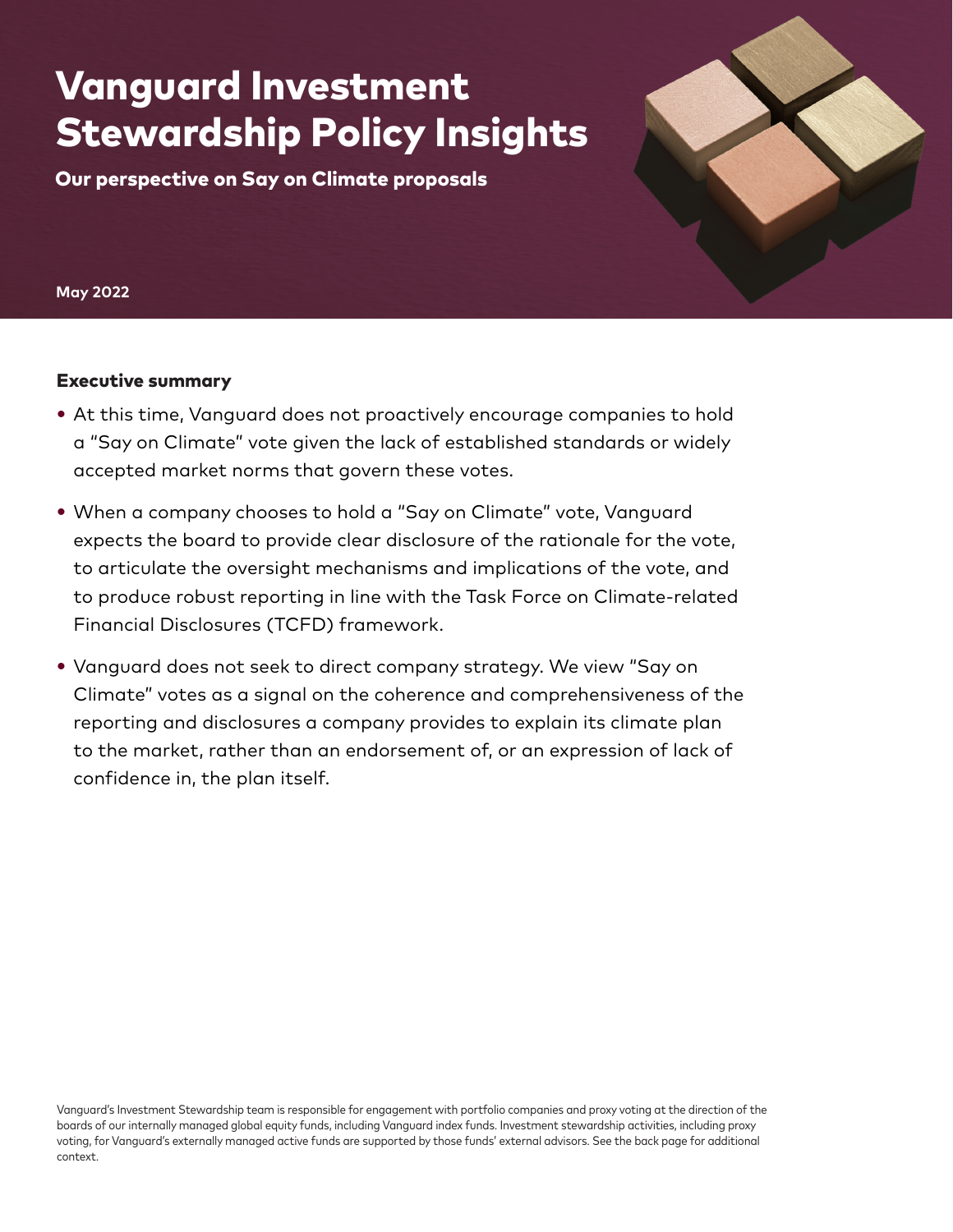#### Developments in Say on Climate votes

Last year we [outlined our approach](https://corporate.vanguard.com/content/dam/corp/advocate/investment-stewardship/pdf/perspectives-and-commentary/INSSAYC_052021.pdf) to evaluating Say on Climate proposals that encouraged companies to disclose climate transition plans.

We have since observed a significant increase in management-proposed climate plans that are put to an advisory shareholder vote, primarily among European and Australian companies. The specific forms and governance mechanisms of these votes remain heterogeneous, as some companies mirror the framework of "Say on Pay" (a vote on the plan every three years, and an annual vote on a progress report) while others opt for "test and learn" or "one and done" approaches. The various choices boards make amid the lack of consensus or convergence of frameworks and standards on these votes creates some confusion and complexities that investors and other stakeholders are working to navigate.

Beyond the confusion about the nature and mechanics of Say on Climate votes, there are no established standards or widely accepted norms for what a robust climate plan entails, given the evolving nature of these votes and the accelerating pace of the energy transition. For example, TCFD is a robust framework for assessing climate-related risks, but it does not provide a framework for a company to create a climate transition plan. Most management-submitted Say on Climate resolutions to date have drawn high levels of support, which may indicate appreciation for general progress and enhanced disclosures on the topic. At the same time, we are concerned that these high levels of support might unintentionally mask some of the disclosure and risk management gaps that have been identified in climate transition plans and reports. Clearly, intensive dialogue and ongoing constructive engagement between boards and shareholders are fundamental to close these gaps and are often more meaningful than the binary choice that a vote offers.

Like other stakeholders, Vanguard remains cautious about the value of a Say on Climate vote. We recognize the possible benefits in terms of

strengthening shareholder engagement but are concerned about the potential implications and unintended consequences for governance and accountability.

We do not proactively encourage companies to hold such a vote, and we emphasize the need for boards to explain why a Say on Climate vote might be an appropriate choice for their organizations. We do, however, recognize the value that a Say on Climate vote could serve for a company where climate-related risks are material, when the vote is structured clearly and appropriately as an advisory vote on a company's reporting on its climate plan. A vote could add perspective to ongoing engagement with shareholders and other stakeholders about a company's climaterelated disclosure as it evolves over time. Through our ongoing engagement with relevant stakeholders, we will continue to advocate for the development of clear and consistent best practices for companies that choose to offer a Say on Climate vote.

#### Grounding in long-term risk governance

Climate change represents a fundamental risk to investors' long-term investment success and has the potential to materially affect companies across many sectors. Our case-by-case approach to evaluating climate-related proposals is grounded in our duty to safeguard and grow our clients' assets. Vanguard expects boards to effectively oversee material climate-related risks, implement strategies to manage and mitigate risks and seize opportunities, and disclose those risks using widely recognized investor-oriented reporting frameworks. We also expect regular reporting, aligned with the TCFD framework, on progress to meet goals and demonstrate responsiveness to shareholder feedback. Advisory votes might help companies judge investors' perspectives on a topic, but these votes should not be used to delegate strategic oversight responsibilities to shareholders, nor should they be used in place of meaningful disclosures to the market and communications with shareholders.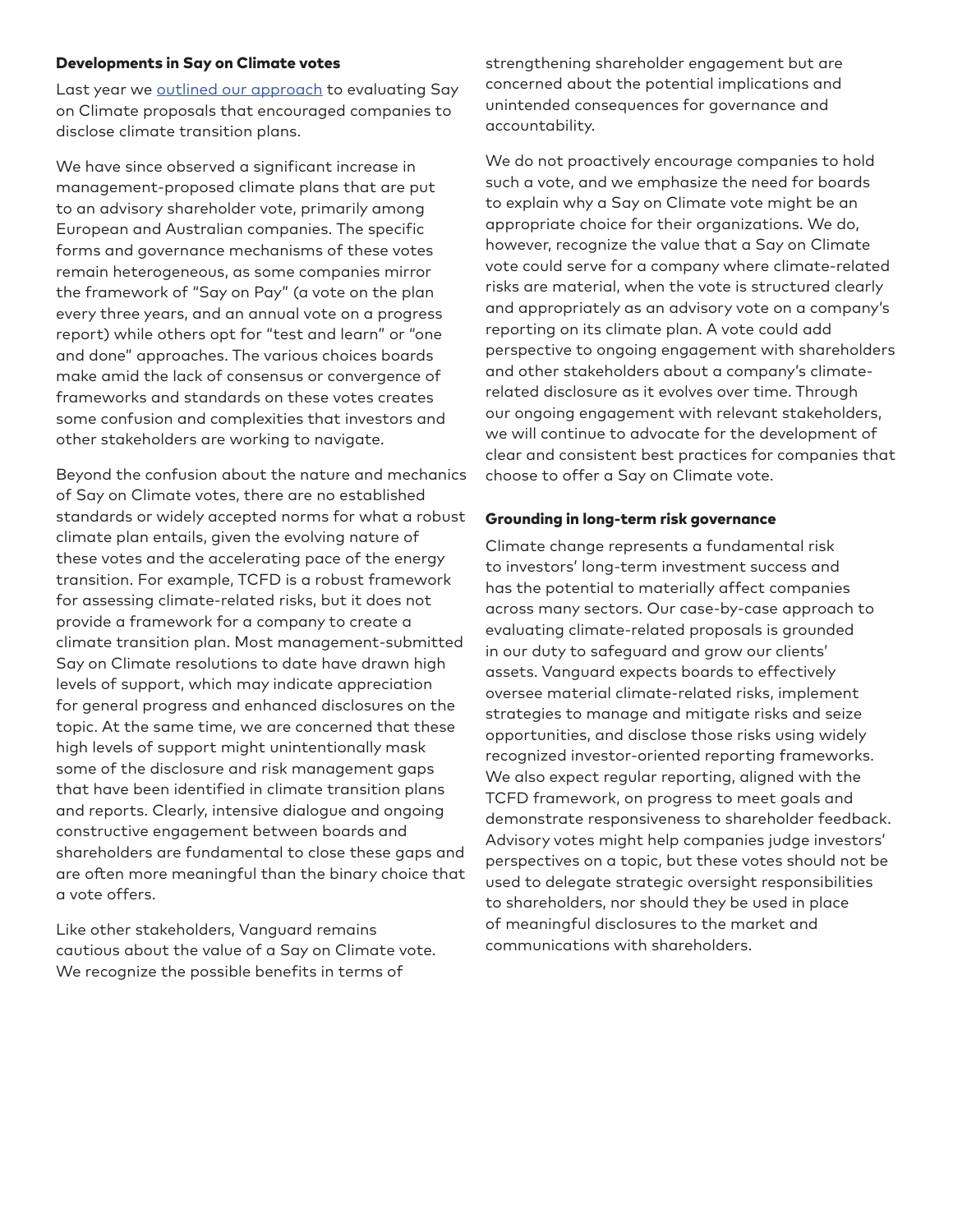There are situations when we may challenge a board on the relevance of a Say on Climate vote. For example, we question what additional costs and benefits such a vote brings at companies in sectors where climate-change-related risks are comparatively low. We are also concerned that some companies may be using the vote in opportunistic ways to demonstrate that they have shareholder support for plans that are incomplete or have remained static. In other cases, companies may be adopting a Say on Climate vote under pressure or as a defense tactic, without undergoing the significant engagement and dialogue with shareholders and stakeholders that are necessary to enhance mutual understanding and alignment.

We are also concerned when a proposal has not been adequately framed to explicitly clarify the advisory nature of the vote. Seeking approval of a company's climate strategy could infringe on the fundamental corporate governance premise that shareholders elect a board to oversee management's formulation and execution of a company's strategy and management's implementation of appropriate risk management frameworks. Indeed, Vanguard's [proxy voting policies](https://corporate.vanguard.com/content/corporatesite/us/en/corp/how-we-advocate/investment-stewardship/reports-and-policies.html) indicate that we may vote against directors at companies where we have identified material gaps in climate risk monitoring and management.

#### How Vanguard approaches Say on Climate votes

A core principle of Vanguard's stewardship program is that we do not seek to direct a company's strategy including on climate-change plans. Instead, we look to its board to articulate how the strategy is expected to generate shareholder value. We are therefore concerned when a board puts forward a resolution that is framed as a vote on the company's strategy, as it could indicate an abdication of the board's responsibilities and diminish its accountability.

At the same time, we recognize that by enabling shareholders to vote on climate disclosures, companies can gather important feedback on how their climate strategies are considered or perceived in the context of the goals of the Paris Agreement and shareholder expectations.

We urge companies' boards to clearly articulate what shareholders are being asked to vote on, and we encourage boards to frame a potential Say on Climate vote as an advisory vote on disclosures. We intend and interpret our vote on a Say on Climate proposal as being a signal on the coherence and comprehensiveness of the reporting and disclosures that a company makes available to explain its plan to the market—rather than an endorsement of strategy or lack of confidence in the plan itself.

#### How we assess disclosures that explain climate plans

The Vanguard funds are long-term investors that seek to constructively support companies in value creation, including through the transition to a lowcarbon economy. Our support relies on our ability to understand and contextualize companies' decisions and strategies. Although robust governance and effective disclosure are not a guarantee of a credible transition plan, they are key components that will enable investors to make informed decisions.

In assessing plans, we use our expertise, engagement activities, and third-party resources to apply a caseby-case, principles-based approach grounded on our three key pillars: climate risk oversight, mitigation, and effective disclosures. For companies with material climate risks, considerations include clear boardlevel oversight and accountability, a well-articulated strategic approach to climate, credible emissionreduction targets aligned to the goals of the Paris Agreement, and the quality of disclosures.